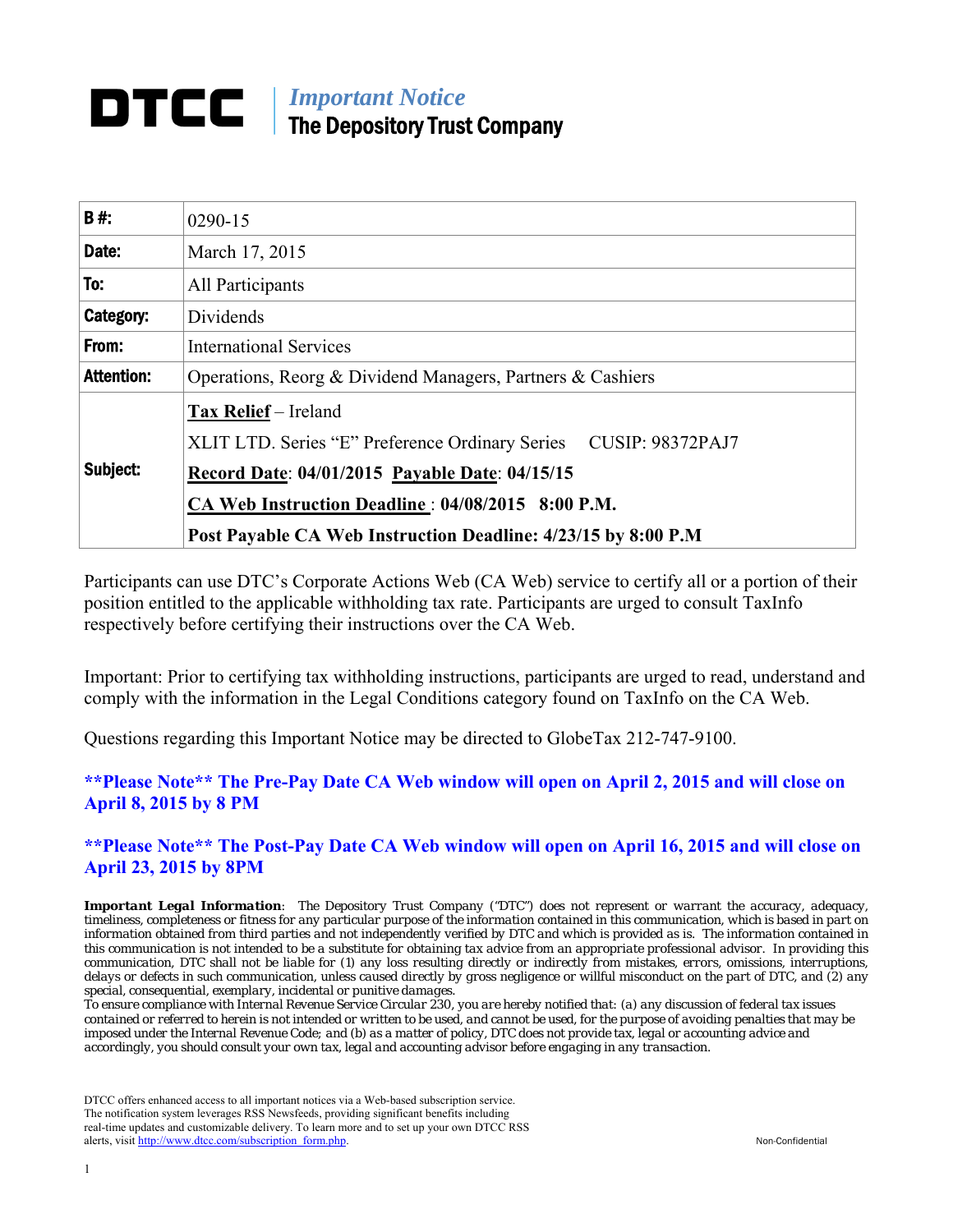

# **XLIT LTD. Series "E" Preference Ordinary Shares CUSIP: 98372PAJ7 RECORD DATE: April 1, 2015 PAY DATE: April 15, 2015**

Participants can elect to receive a distribution with 0% tax withheld on behalf of beneficial owners who meet any of the following conditions:

- 1. beneficial owners residing in "relevant territories" (including the U.S.) (**see Appendix A)** who have provided the required information to GlobeTax, which acts on behalf of BNY Mellon, the Qualifying Intermediary ("QI"), by the applicable deadline stated below;
- 2. beneficial owners residing OUTSIDE of "relevant territories" who qualify for other Irish dividend withholding tax ("DWT") exemptions and have provided the required information to GlobeTax, which acts on behalf of the QI, by the applicable deadline stated below;
- 3. beneficial owners that are Irish resident companies or other Irish resident entities that are exempt from Irish DWT for Irish domestic tax purposes and have provided the required information to GlobeTax, which acts on behalf of the QI, by the applicable deadline stated below; or
- 4. beneficial owners residing OUTSIDE of "relevant territories" that would not otherwise be entitled to an exemption from Irish DWT that are eligible for the dividend withholding tax "gross-up" based on the terms and conditions of the Series "E" Preference Ordinary Shares.

All beneficial owners unable to claim the exempt / favorable rate based on one of the conditions above, including individuals resident in Ireland for Irish domestic tax purposes, or any beneficial owner that does qualify based on the conditions above but does not provide valid supporting documentation by the applicable deadline stated below will be subject to DWT of 20% (unfavorable rate).

### **NOTE: THE INITIAL PRE-PAY DATE ELECTION WINDOW WILL OPEN ON APRIL 2, 2015 AND WILL CLOSE ON APRIL 8, 2015. DOCUMENTATION MUST BE RECEIVED BY GLOBETAX BEFORE 8:00 P.M. ET ON APRIL 8, 2015.**

**NOTE: THE POST-PAY DATE ELECTION WINDOW WILL OPEN ON APRIL 16, 2015 AND WILL CLOSE ON APRIL 23, 2015. DOCUMENTATION MUST BE RECEIVED BY GLOBETAX BEFORE 8:00 P.M. ET ON APRIL 23, 2015.**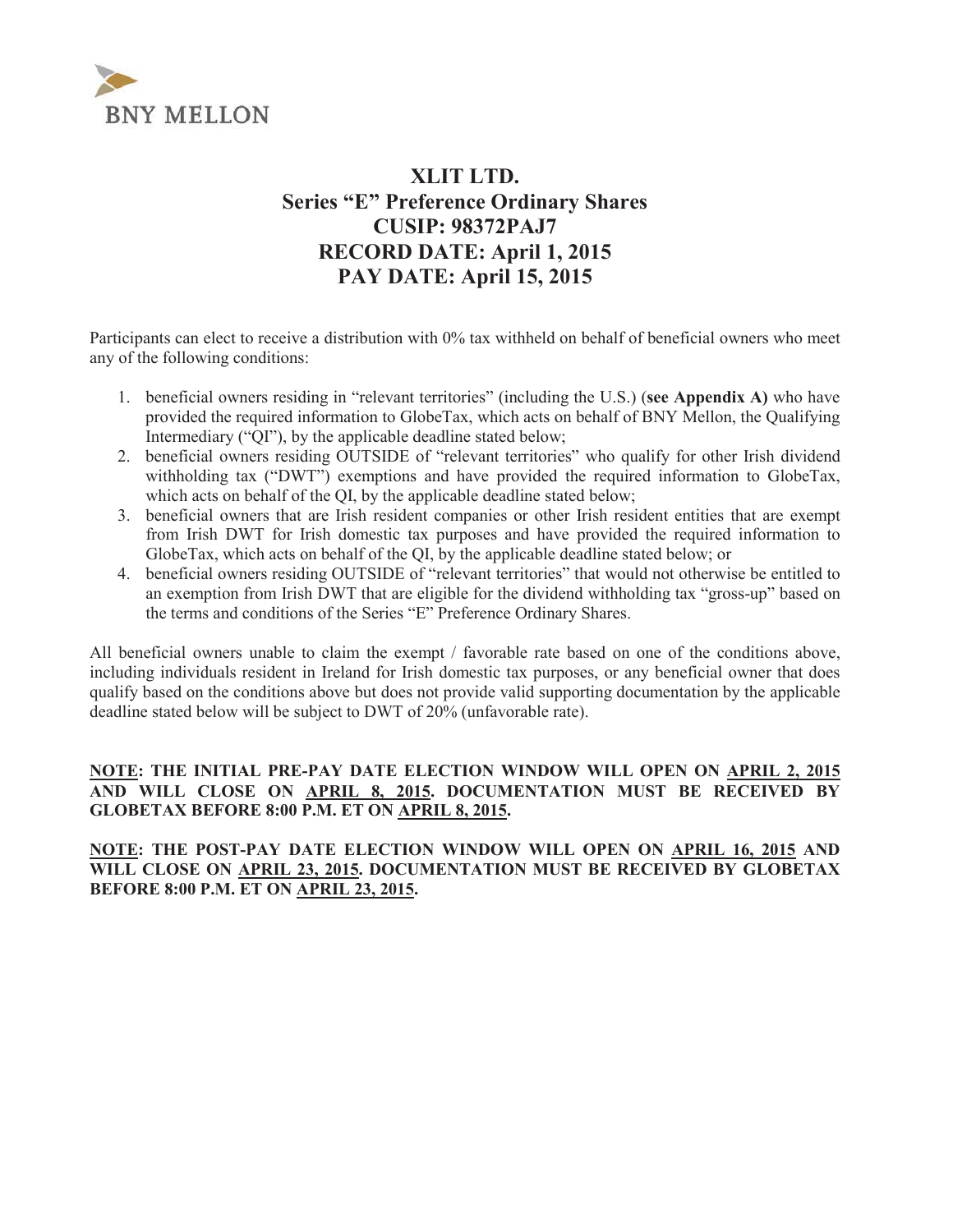By certifying the exempt / favorable rate, the participant is certifying that the beneficial owner meets one of the criteria listed below:

### **EXEMPT 0% - RESIDENTS OF RELEVANT TERRITORIES (INCLUDING THE U.S.)**

The direct beneficial owner of the shares to be paid at the exempt / favorable rate is resident in a relevant territory (**Appendix A**) on the record date of April 1, 2015.

To qualify under this category:

- a) A valid original Non-Resident Form V2A, V2B, or V2C must be on file with the qualifying intermediary closest to the beneficial owner and the relationship between such qualifying intermediary and the beneficial owner must be disclosed to the QI using **Appendix B** enclosed. **OR**
- b) A valid original Non-Resident Form V2A, V2B, or V2C must be provided to the QI by the close of the applicable election period and the beneficial owner is disclosed to the QI using **Appendix B** enclosed.

The beneficial owner must have provided the valid Non-Resident Form V2A, V2B, or V2C to a qualifying intermediary by the end of the applicable election period to be eligible for relief at source.

#### **A V2A OR V2C form is not valid for residents of the United States unless it is accompanied by an IRS Form 6166 issued for a tax year between 2010 and 2015. The IRS Form 6166 cannot be dated for a tax year prior to the issuance of the V2 form (it must be the same tax year or later).**

# **EXEMPT 0% - OTHER ELIGIBLE BENEFICIAL OWNERS**

The direct beneficial owner of the shares to be paid at the exempt / favorable rate is a company that is resident outside of the relevant territories but is controlled either by residents in a relevant territory or by a company that is substantially and regularly traded on a recognized stock exchange in a relevant territory on the record date of April 1, 2015 (**Appendix A**).

To qualify under this category:

- a) A valid original Non-Resident Form V2A, V2B, or V2C must be on file with the qualifying intermediary closest to the beneficial owner and the relationship between such qualifying intermediary and the beneficial owner is disclosed to the QI using **Appendix B** enclosed. **OR**
- b) A valid original Non-Resident Form V2A, V2B, or V2C must be provided to the QI by the end of the applicable election period and the beneficial owner is disclosed to the QI using **Appendix B** enclosed.

The beneficial owner must have provided the valid Non-Resident Form V2A, V2B, or V2C to a qualifying intermediary by the end of the applicable election period to be eligible for relief at source.

# **EXEMPT 0% - IRISH RESIDENT CORPORATIONS AND OTHER ENTITIES**

The direct beneficial owner of the shares to be paid at the exempt / favorable rate is a company or other Irish resident entity that is exempt from Irish dividend withholding tax, such as a pension fund, that is resident in Ireland on the record date of April 1, 2015.

To qualify under this category:

a) A valid original Resident Form V3 must be on file with the qualifying intermediary closest to the beneficial owner and the relationship between such qualifying intermediary and the beneficial owner is disclosed to BNY Mellon/GlobeTax using **Appendix B** enclosed.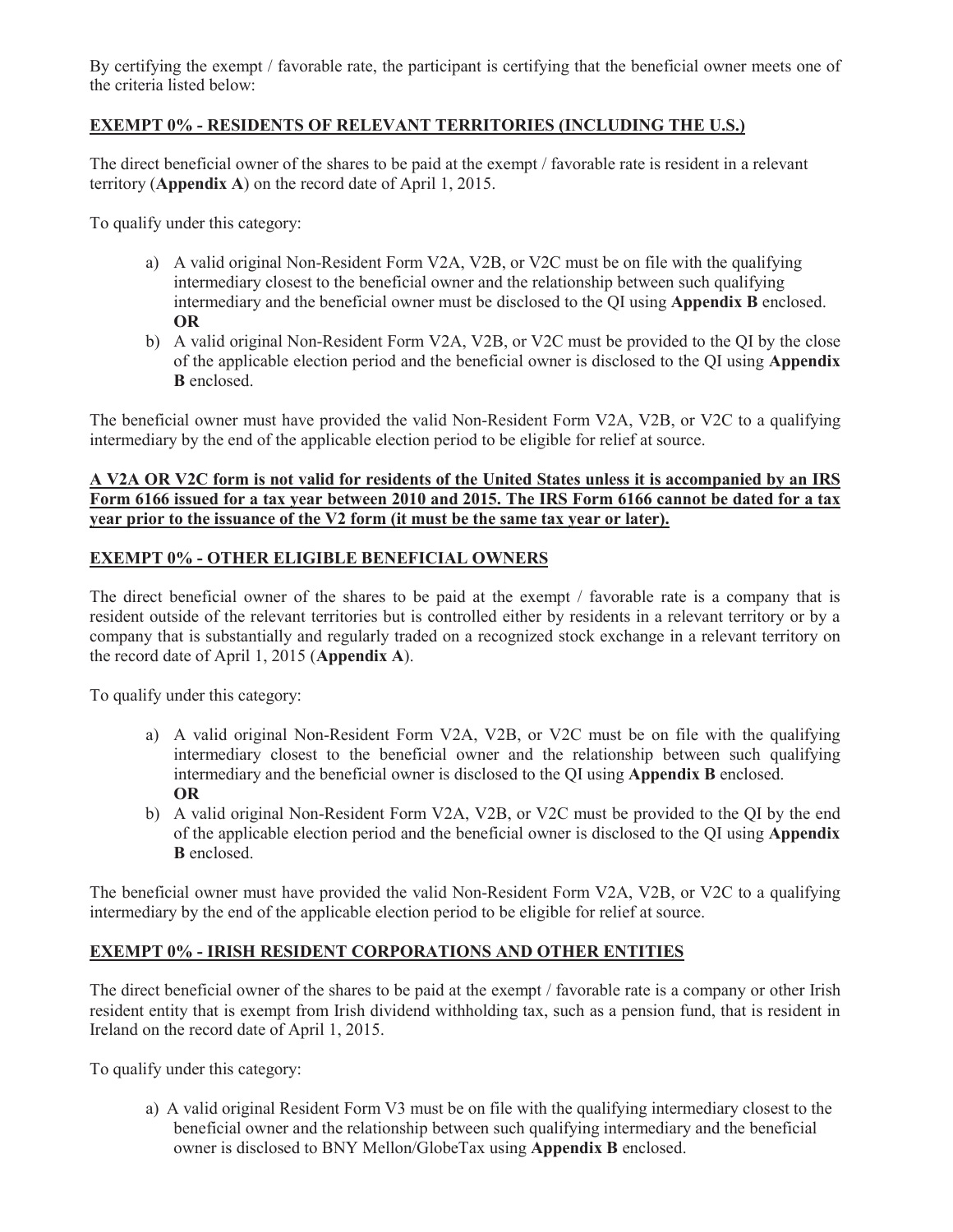#### **OR**

b) A valid original Resident Form V3 must be provided to the QI by the end of the applicable election period and the beneficial owner must be disclosed to the QI using **Appendix B** enclosed.

The beneficial owner must have provided the valid Resident Form V3 to a qualifying intermediary by the end of the applicable election period to be eligible for relief at source.

# **FAVORABLE 0% - RESIDENTS OUTSIDE OF "RELEVANT TERRITORIES"**

The direct beneficial owner of the shares to be paid at the exempt / favorable rate is a resident outside of the relevant territories, is not otherwise entitled to an exemption from DWT and is entitled to a dividend withholding tax "gross-up" based on the terms and conditions of the Series "E" Preference Ordinary Shares.

To qualify under this category, the name and address of the beneficial owner must be disclosed to the QI using **Appendix C** enclosed and the beneficial owner must certify to the Participant that it is entitled to the payment of additional amounts with respect to the DWT required to be withheld from the April 15, 2015 dividend payment in accordance with the terms and conditions of the Series "E" Preference Ordinary Shares.

#### **UNFAVORABLE 20%**

For purposes of certifying on this dividend distribution, all shares that do not meet the criteria for the exempt / favorable rate, including individuals resident in Ireland for Irish domestic tax purposes, or those beneficial owners that would qualify but are unable or unwilling to provide the necessary disclosure and documentation above will be paid net of DWT applied at the unfavorable rate of 20%.

Following the dividend payment date, Participants will have an additional opportunity to make an exempt / favorable election during the post-pay date election window set forth above with respect to shares paid at the unfavorable rate. If the subsequent election is made and valid supporting documentation is provided during the applicable post-pay date election window, an additional payment will be made in the amount of the DWT that was withheld on the dividend payment date.

Partnerships and Trusts are entitled for tax relief as follows:

# **PARTNERSHIPS**

For Irish DWT purposes, a partnership is viewed as a resident of a "relevant territory" only to the extent that all of the partnership's underlying partners are residents of a "relevant territory."

To qualify under the "Residents of Relevant Territories (Including the U.S.)" CA Web election category, each partner must have:

- a) A valid original Non-Resident Form V2A, V2B, or V2C must be on file with the qualifying intermediary closest to the beneficial owner and the relationship between such qualifying intermediary and the beneficial owner must be disclosed to the QI using **Appendix B** enclosed. **OR**
- b) A valid original Non-Resident Form V2A, V2B, or V2C must be provided to the QI by the close of the applicable election period and the beneficial owner is disclosed to the QI using **Appendix B** enclosed.

Each partner must have provided the relevant Non-Resident Form V2A, V2B, or V2C to BNY Mellon or other QI as applicable, and disclosed the relevant information to BNY Mellon in c/o GlobeTax using Appendix B by 8 P.M. EST on the last day of the pre-pay date CA Web election period to be eligible for payment via relief at source on pay date.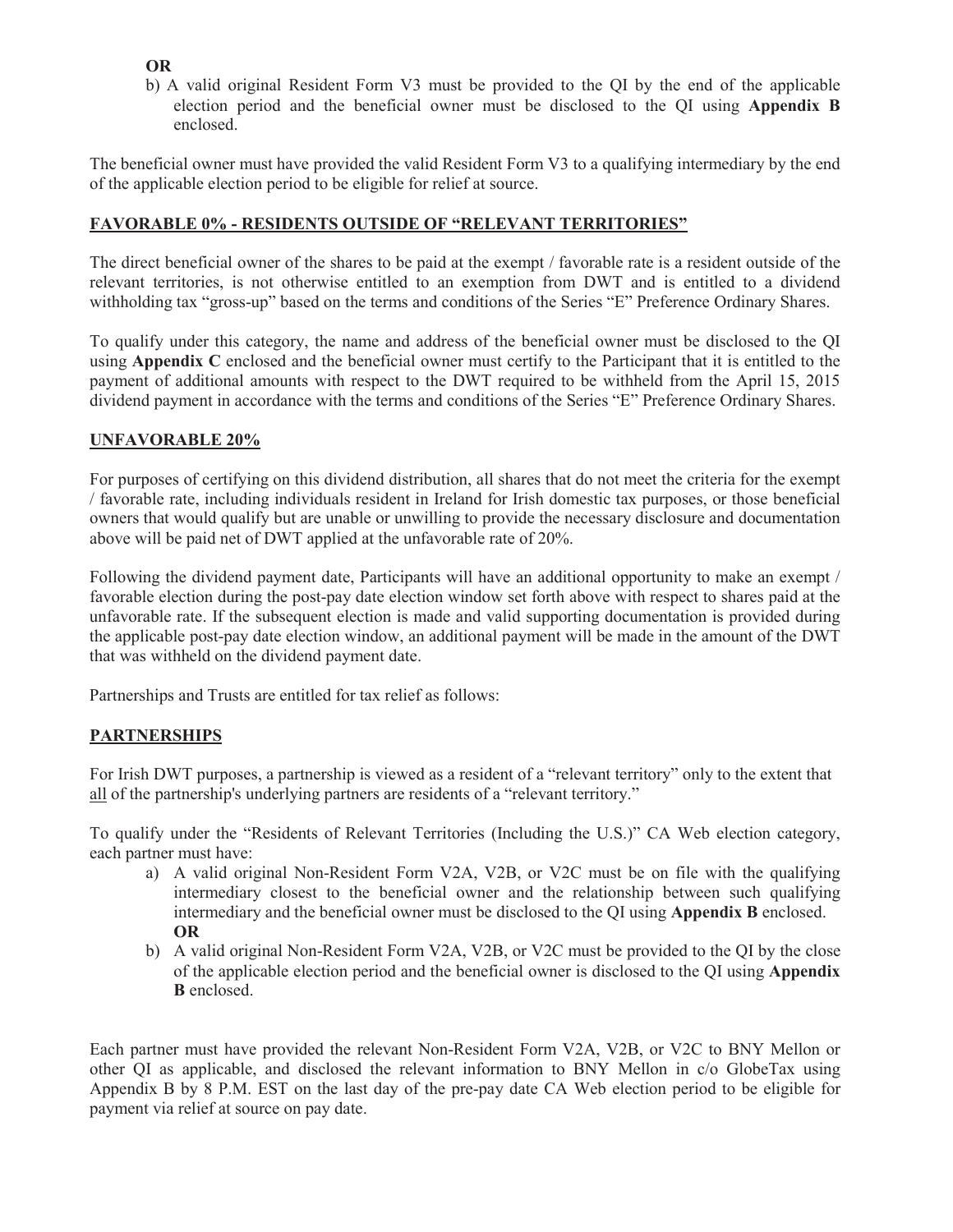#### **A V2A OR V2C form is not valid for residents of the United States unless it is accompanied by an IRS Form 6166 issued for a tax year between 2010 and 2015. The IRS Form 6166 cannot be dated for a tax year prior to the issuance of the V2 form (it must be the same tax year or later).**

A non-relevant territory formed partnership, e.g. Cayman Islands, may potentially qualify under the "Other Eligible Entities" CA Web election category. To qualify under this category, the partnership must apply directly to the Irish Revenue Commissioners to receive a letter by concession granting the partnership exemption at source from Irish DWT (provided all partners are resident in a relevant territory or are otherwise entitled to exemption from Irish DWT) and the partnership must have:

- a) A concession letter from the Irish Revenue Commissioners on file with the qualifying intermediary closest to the partnership and the partnership is disclosed to the QI using **Appendix B**.
	- **OR**
- b) A concession letter from the Irish Revenue Commissioners provided to the QI and the partnership is disclosed to the QI using **Appendix B**.

In order to apply for the concession, the Irish Revenue Commissioners require valid V2 Forms for all partners, a spreadsheet listing of all partners, and their percentage shareholdings.

The partnership must have provided the relevant concession letter to BNY Mellon or other QI as applicable, and the partnership is disclosed to BNY Mellon in c/o GlobeTax using Appendix B by 8 P.M. EST on the last day of the pre-pay date CA Web election period to be eligible for payment via relief at source on pay date.

# **In any of these scenarios, if at least one partner is not a resident of a "relevant territory" or otherwise entitled to an exemption from Irish DWT, no part of the partnership's position is entitled to exemption from Irish DWT.**

In instances where the partnership has been taxed at source on a dividend payment, either the partnership (if all underlying partners are eligible) or an individual qualifying partner may apply for a refund of the tax withheld via a long form claim. For information on filing a long form claim after pay date, please contact BNY Mellon at 1-800-915-3536.

# **TRUSTS**

Taxable Trusts (for Irish DWT purposes, "discretionary trusts"): If a trust is taxable at the entity level and falls within one of the exempt categories set out above at the level of the trust, it is entitled to exemption from Irish DWT.

Non-taxable trusts (for Irish DWT purposes, "non-discretionary trusts"): If a trust is not taxable at the entity level, eligibility for exemption from Irish DWT depends on the residency of its underlying beneficiaries. If all beneficiaries are residents of relevant territories or are otherwise entitled to exemption from Irish DWT, the trust is entitled to exemption from Irish DWT. If at least one beneficiary is not a resident of a relevant territory or are otherwise entitled to exemption from Irish DWT, no part of the trust's position is entitled to exemption from Irish DWT and the trust's entire position is subject to the 20% Irish DWT.

Withholding rate with Participant CA Web certification for taxable trusts falling within one of the exempt categories set out above at the level of the trust with and non-taxable trusts whose beneficiaries are all qualifying non-residents: 0%

Withholding rate without Participant CA Web certification and non-taxable trusts with at least one beneficiary not a resident of a "relevant territory" or otherwise entitled to exemption from Irish DWT: 20%

# **SPECIAL SITUATIONS**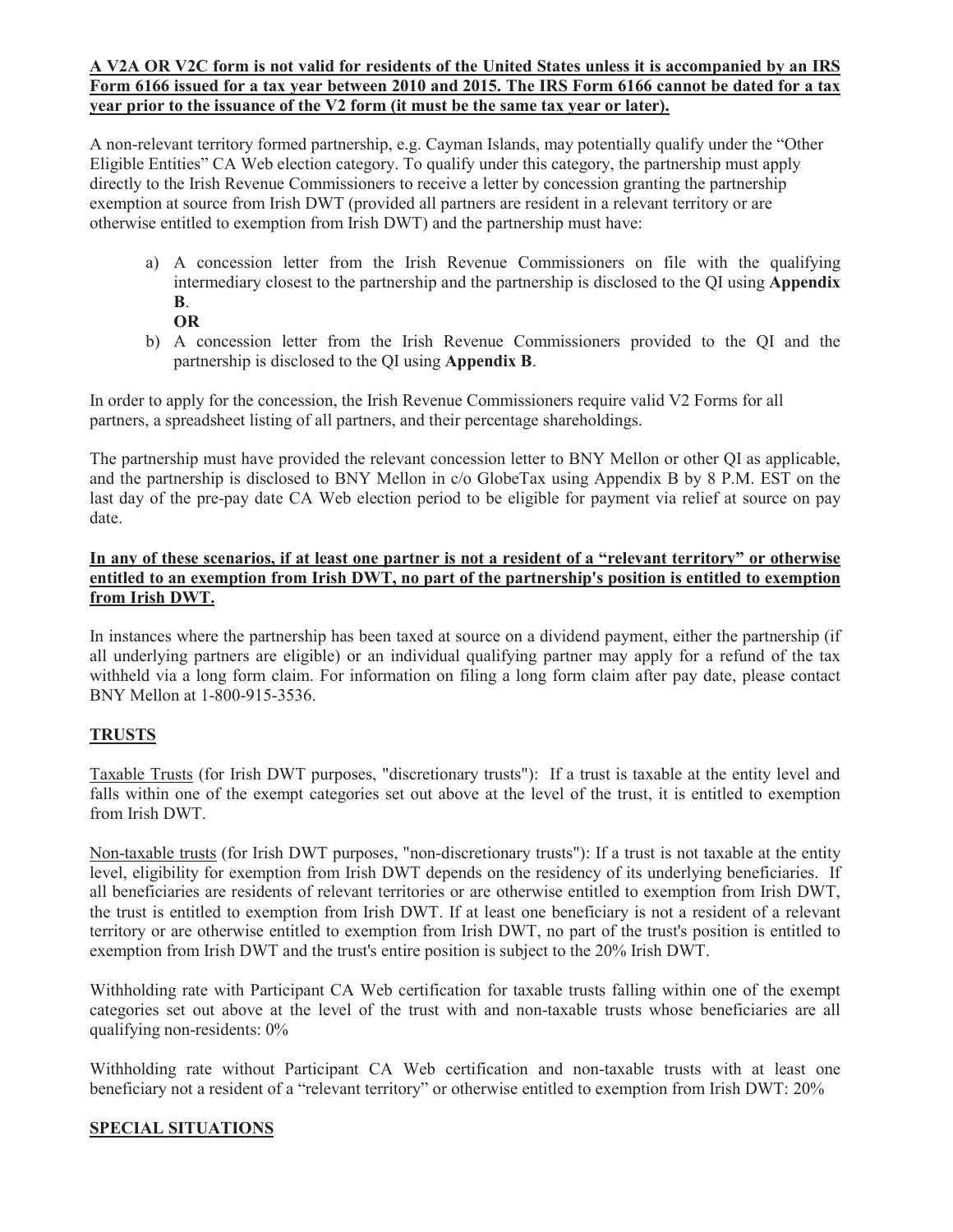#### **U.S. Citizens and Residents on long-term assignment abroad**

If a shareholder has an address in a relevant territory but remains resident in the U.S. for the purpose of U.S. tax then this shareholder may obtain the exempt / favorable withholding rate in the EXEMPT 0% - RESIDENTS OF RELEVANT TERRITORIES (INCLUDING THE U.S.) category if they satisfy all other terms and conditions under that category.

#### **Residents of a Relevant Territory residing in the U.S.**

If a shareholder has an address in the U.S. but remains resident in a relevant territory (other than the U.S.) he or she may claim exemption in the EXEMPT 0% - RESIDENTS OF RELEVANT TERRITORIES (INCLUDING THE U.S.) provided that he or she satisfies all other terms and conditions under that category.

To ensure that beneficial owners who meet the exempt / favorable treatment criteria receive their **XLIT LTD. Series "E" Preference Ordinary Shares** dividends gross on the dividend payment date, please notify as to the declaration of the shares representing exempt / favorable and unfavorable holders as of record date **April 1, 2015** and provide valid supporting documentation to GlobeTax with respect to any exempt / favorable declarations no later than **April 8, 2015**.

In order to receive an additional payment in the amount of the DWT that was withheld on the dividend payment date (for beneficial owners of any shares entitled to the exempt / favorable rate that were not certified as such, or for which valid supporting documentation was not provided, in the pre-pay date election window), post-pay date elections must be made no later than **April 23, 2015** and valid supporting documentation must be provided to GlobeTax no later than **April 23, 2015**.



DOWERED **GLOBETAX** 

BNY Mellon offers ESP powered by GlobeTax, which allows for the secure and simplified transfer of beneficial owner level data from the Participant to BNY Mellon, and creates applicable documentation on the Participant's behalf. These claims should be submitted through the following website:

#### https://esp.globetax.com

Please use the above contact information if you have any questions about this process.

This system is available for At Source, Quick Refund, and Long Form claims.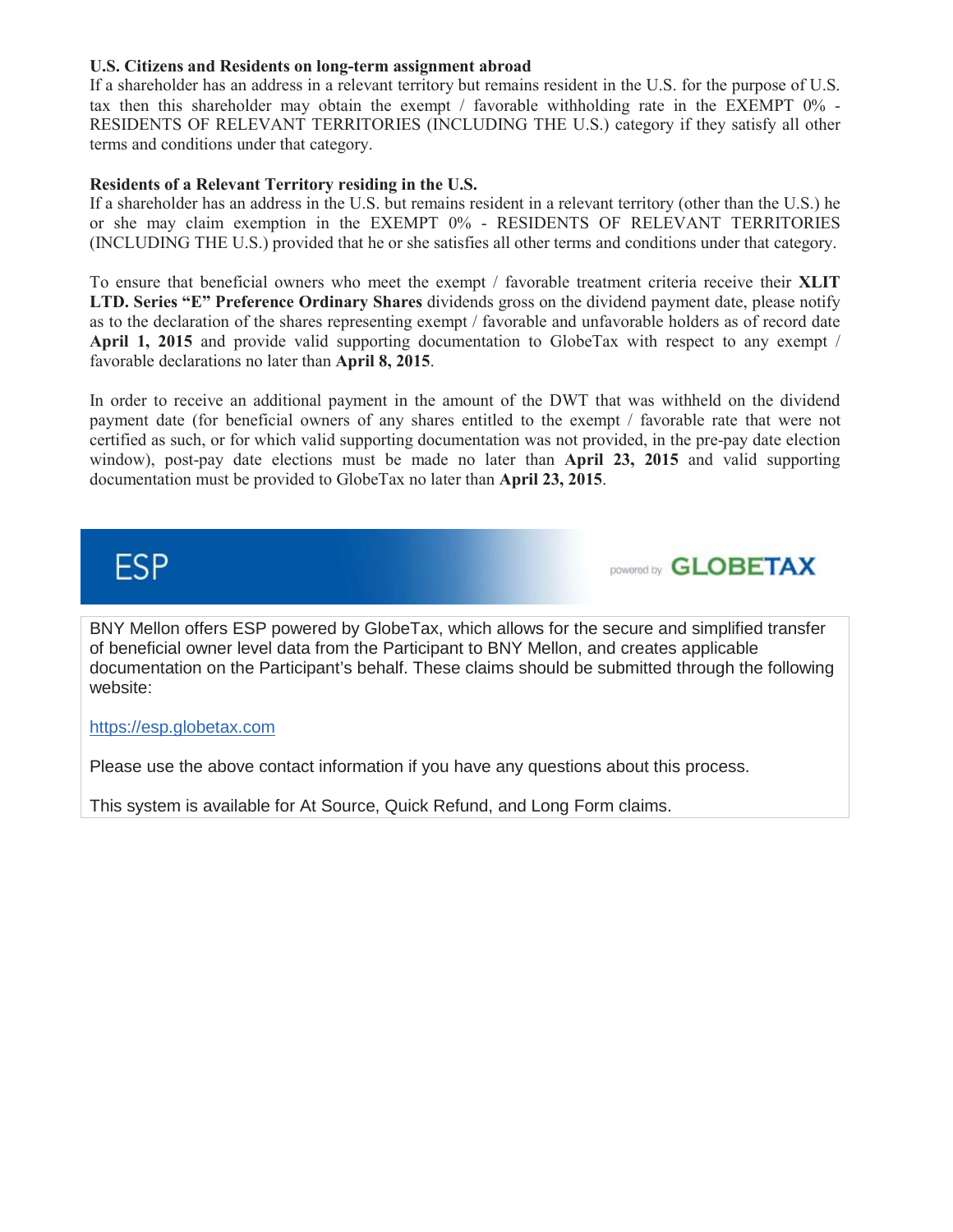For information about filing reclaims after **April 23, 2015**, as well as receiving the appropriate tax forms, please contact:

> BNY Mellon in c/o GlobeTax 90 Broad Street  $-16^{th}$  Floor New York, NY 10004 Attn: Laura Gallo Telephone: 1-800-915-3536 Email: Laura\_Gallo@GlobeTax.com

Late filings are subject to a Tax Relief Fee of up to \$0.0075 per share with a minimum service charge of \$25.00 withheld by BNY Mellon.

#### **If Participants do not certify prior to April 23, 2015 that the beneficial owners of any shares are entitled to the exempt / favorable rate, they will receive the dividend with 20% withheld with respect to those shares.**

**Please note:** Claimants will not benefit from the accelerated tax refund procedure if they file after the deadline of **April 23, 2015**, but may submit claims to BNY Mellon, who is available to assist in claiming refunds from the Irish Revenue Commissioners under the traditional long form process until **December 1, 2019**. Be advised that it is generally more advantageous to file a claim earlier, specifically under the accelerated tax refund procedure, as refunds claimed through the traditional long form procedure customarily experience extensive costs and delays.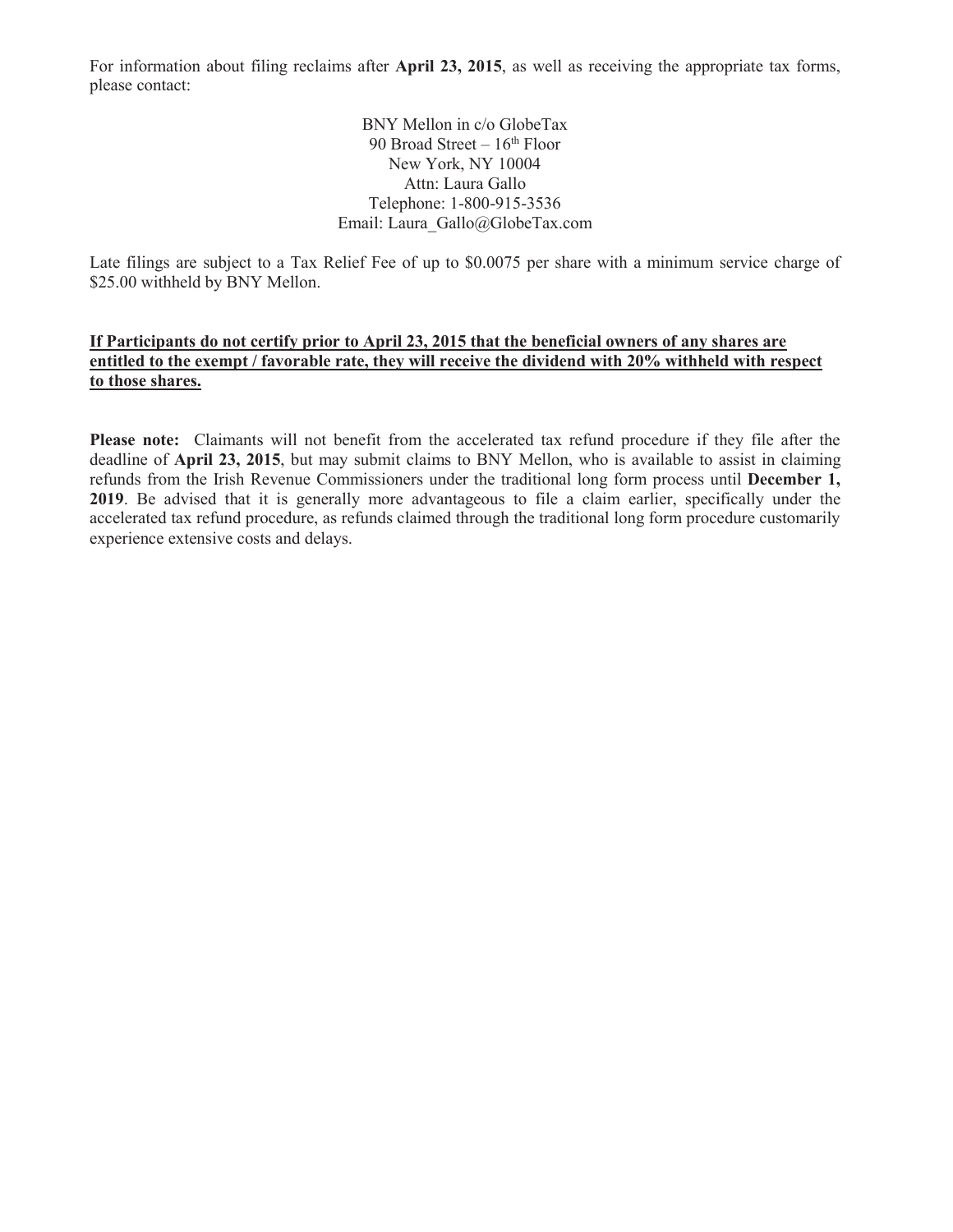#### **APPENDIX A RELEVANT TERRITORIES**

# **Relevant Territories**

| <b>ALBANIA</b>                  | <b>GREECE</b>      | <b>PANAMA</b>               |
|---------------------------------|--------------------|-----------------------------|
| <b>ARMENIA</b>                  | <b>HONG KONG</b>   | <b>POLAND</b>               |
| <b>AUSTRALIA</b>                | <b>HUNGARY</b>     | <b>PORTUGAL</b>             |
| <b>AUSTRIA</b>                  | <b>ICELAND</b>     | <b>OATAR</b>                |
| <b>BAHRAIN</b>                  | <b>INDIA</b>       | <b>ROMANIA</b>              |
| <b>BELARUS</b>                  | <b>ISRAEL</b>      | <b>RUSSIA</b>               |
| <b>BELGIUM</b>                  | <b>ITALY</b>       | <b>SAUDI ARABIA</b>         |
| <b>BOSNIA &amp; HERZEGOVINA</b> | <b>JAPAN</b>       | <b>SERBIA</b>               |
| <b>BOTSWANA</b>                 | <b>KOREA</b>       | <b>SINGAPORE</b>            |
| <b>BULGARIA</b>                 | <b>KUWAIT</b>      | <b>SLOVAK REPUBLIC</b>      |
| <b>CANADA</b>                   | <b>LATVIA</b>      | <b>SLOVENIA</b>             |
| <b>CHILE</b>                    | <b>LITHUANIA</b>   | <b>SOUTH AFRICA</b>         |
| <b>CHINA</b>                    | <b>LUXEMBOURG</b>  | <b>SPAIN</b>                |
| <b>CROATIA</b>                  | <b>MACEDONIA</b>   | <b>SWEDEN</b>               |
| <b>CYPRUS</b>                   | <b>MALAYSIA</b>    | <b>SWITZERLAND</b>          |
| <b>CZECH REPUBLIC</b>           | <b>MALTA</b>       | <b>THAILAND</b>             |
| <b>DENMARK</b>                  | <b>MEXICO</b>      | REPUBLIC OF TURKEY, THE     |
| <b>EGYPT</b>                    | <b>MOLDOVA</b>     | <b>UKRAINE</b>              |
| <b>ESTONIA</b>                  | <b>MONTENEGRO</b>  | <b>UNITED ARAB EMIRATES</b> |
| <b>ETHIOPIA</b>                 | <b>MOROCCO</b>     | <b>UNITED KINGDOM</b>       |
| <b>FINLAND</b>                  | <b>NETHERLANDS</b> | <b>UNITED STATES</b>        |
| <b>FRANCE</b>                   | <b>NEW ZEALAND</b> | <b>UZBEKISTAN</b>           |
| <b>GEORGIA</b>                  | <b>NORWAY</b>      | <b>VIETNAM</b>              |
| <b>GERMANY</b>                  | <b>PAKISTAN</b>    | <b>ZAMBIA</b>               |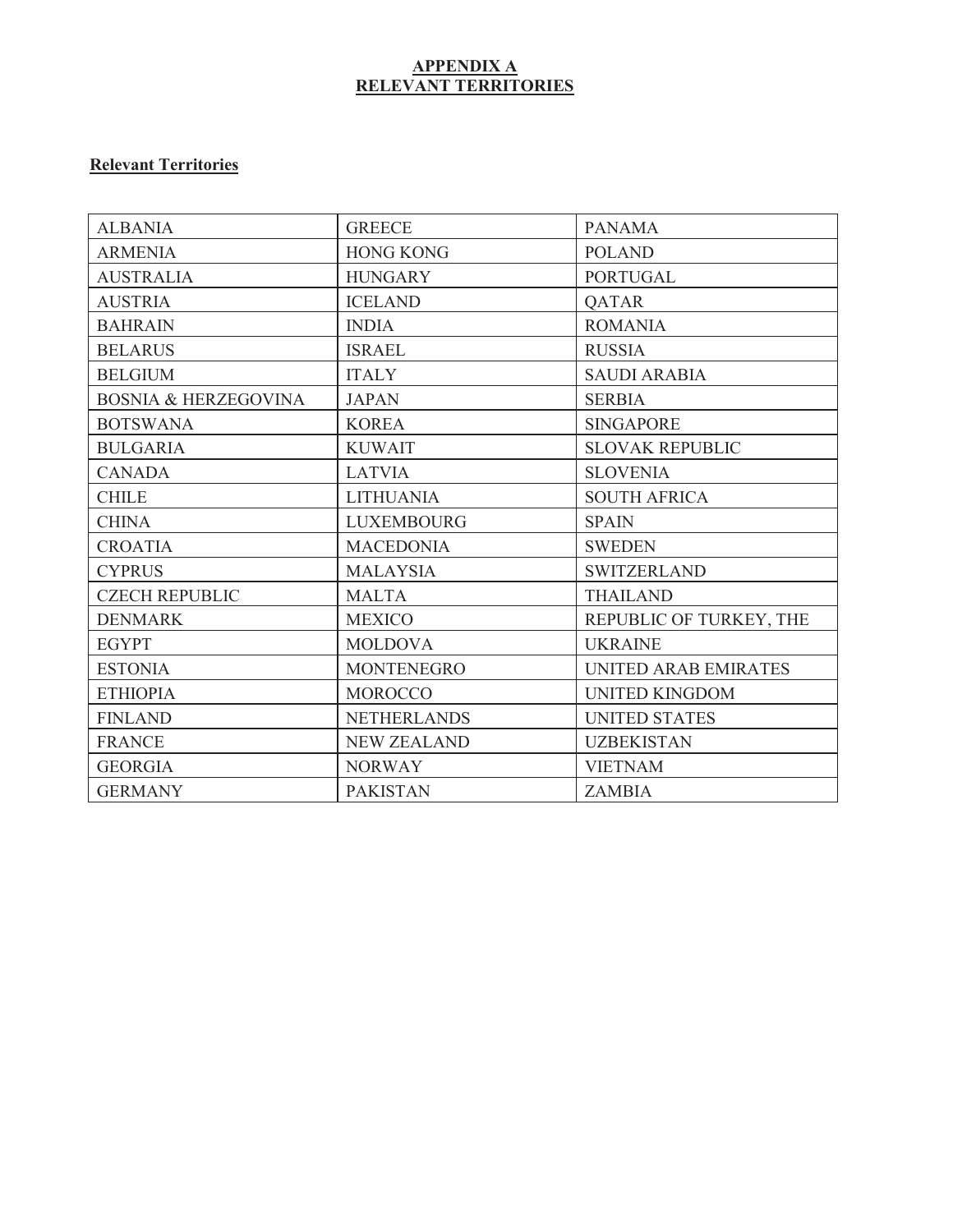#### **APPENDIX B** *\*\*\*THIS DOCUMENT MUST BE PREPARED ON LETTERHEAD\*\*\**

#### **COVER LETTER REQUIRED FOR RESIDENTS OF RELEVANT TERRITORIES, IRISH ENTITIES AND OTHER ELIGIBLE BENEFICIAL OWNERS**

 $\frac{1}{2}$ (Date)

GlobeTax as agent for BNY Mellon 90 Broad Street - 16th Floor New York, New York 10004 Attn: Laura Gallo

RE: Issue Name: XLIT LTD. ("Issuer") Series "E" Preference Ordinary Shares CUSIP: **98372PAJ7** Record Date: April 1, 2015 Payable Date: April 15, 2015

We, **<DTC Participant Name>**, also known under DTC participant number **0000,** acting on behalf of the beneficial owners of the dividend income specified above claim exemption from 20% Irish dividend withholding tax ("DWT")**.** This exemption declaration is in respect of a relevant distribution to be made on the security referenced above**.** We hereby state that these shares are held in a nominee capacity only and we therefore hold no beneficial interest in them; all monies repaid by the Irish Revenue Commissioners will be paid to the underlying beneficial owners.

To support our CA Web exempt election, we have indicated that we are submitting a Non-Resident Form V2A, V2B or V2C or a Composite Resident Form V3, as appropriate, on behalf of the following beneficial owners by entering either "V2A", V2B", V2C" or "V3" in the "V2A, V2B, V2C or V3" column.

If the applicable forms are on file with a Qualifying Intermediary ("QI") (other than BNY Mellon), the name of the QI in possession of the original documentation is provided under the "Name of QI" column, and contact name and the telephone number where this QI can be reached is provided under the "Contact Information" column.

| Name of<br>QI | Contact<br>Information | <b>Beneficial Owner</b><br>Name | Country of<br>Residence | Shares<br>Held | V2 or<br>V <sub>3</sub> | <b>Exempt Election</b><br>Category |
|---------------|------------------------|---------------------------------|-------------------------|----------------|-------------------------|------------------------------------|
|               |                        |                                 |                         |                |                         |                                    |
|               |                        |                                 |                         |                |                         |                                    |
|               |                        |                                 |                         |                |                         |                                    |
|               |                        |                                 |                         |                |                         |                                    |
|               |                        |                                 |                         |                |                         |                                    |

#### **\*\*Note: If there are six or more beneficial owners, please submit a spreadsheet to Laura Gallo at GlobeTax\*\***

We ask that BNY Mellon, as Qualifying Intermediary, present these dividend withholding exemption requests on the above beneficial owners' behalf. Please contact the undersigned at <Telephone Number> should you have any questions.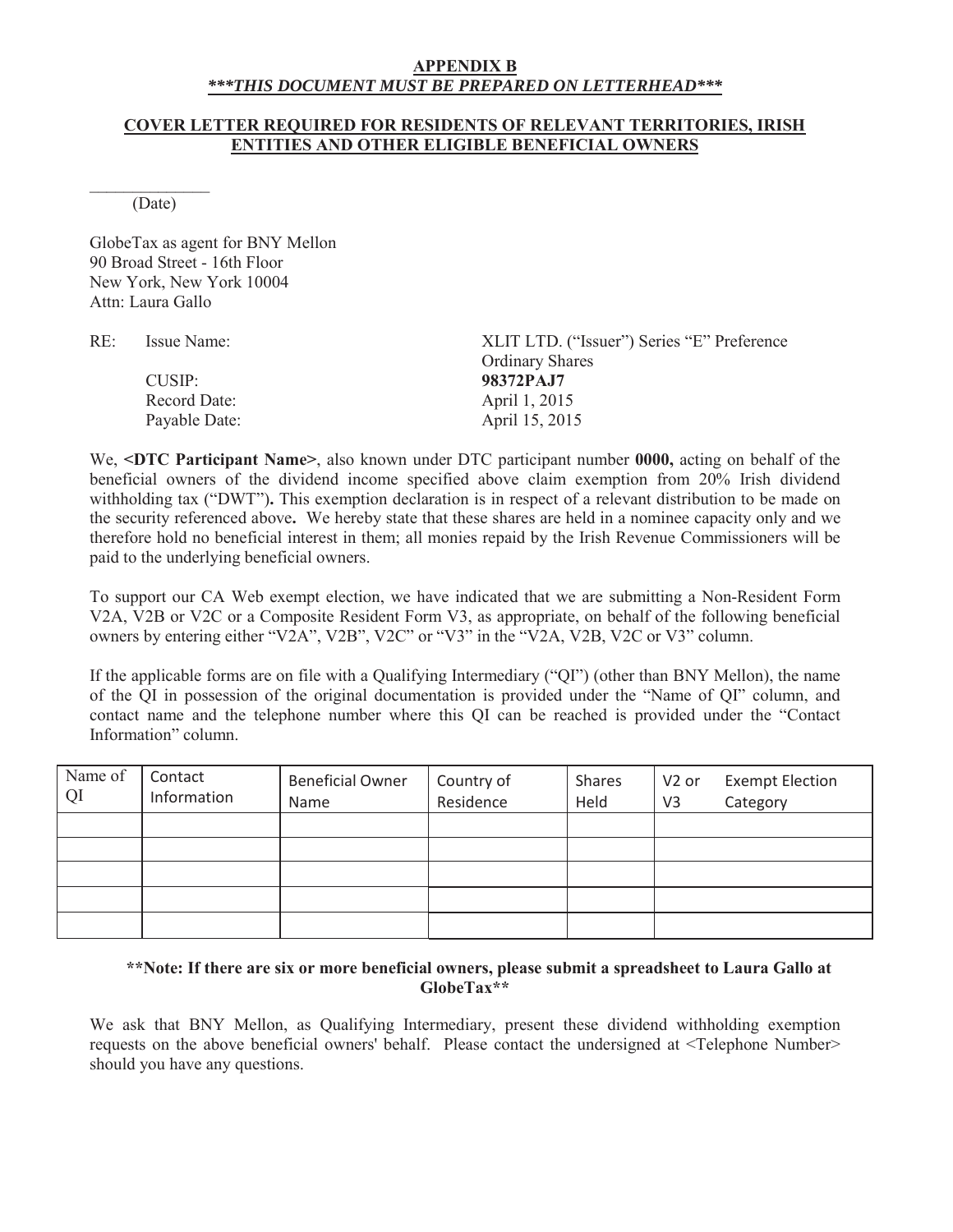#### **Agreements, Representations and Indemnification**

We hereby agree that this tax reclaim assistance service is wholly voluntary and discretionary and outside the terms and conditions of any applicable deposit agreement. We hereby accept and agree to pay the fees of BNY Mellon of up to \$0.0075 per share for standard Long Form tax reclaim (with a minimum of \$25.00), and any other charges, fees or expenses payable by or due to BNY Mellon or its agents, including the (respective) custodian, in connection with the tax reclaim process, or to tax authorities or regulators (which fees, charges or expenses may be deducted from the dividend or any other distribution or by billing or otherwise in BNY Mellon's discretion). We hereby agree that any such fees, charges or expenses may be due and payable whether or not a successful reduction in rate or reclamation is obtained. We hereby agree that fees paid to BNY Mellon may be shared with its Agents.

We hereby agree that in addition to statutory and documentation requirements and the deduction of fees, tax reclaim benefits will be subject to review and approval by the applicable custodian and the applicable tax regulators, and that BNY Mellon is not providing any legal, tax, accounting or other professional advice on these matters and has expressly disclaimed any liability whatsoever for any loss howsoever arising from or in reliance hereto.

We certify that to the best of our knowledge that each of the beneficial owners identified above are eligible for the preferential rates as stated herein and we declare that we have performed all the necessary due diligence to satisfy ourselves as to the accuracy of the information submitted to us by these beneficial owners.

We will be fully liable for any and all claims, penalties and / or interest, including without limitation, any foreign exchange fluctuations associated therewith. BNY Mellon shall not be liable for the failure to secure any refund. In consideration of the assistance of BNY Mellon and the custodian in processing such claims, we expressly agree that BNY Mellon and its agents or affiliates shall not have any liability for, and we shall indemnify, defend and hold each of BNY Mellon and its agents and affiliates harmless from and against, any and all loss, liability, damage, judgment, settlement, fine, penalty, demand, claim, cost or expense (including without limitation fees and expenses of defending itself or enforcing this agreement) arising out of or in connection herewith.

\_\_\_\_\_\_\_\_\_\_\_\_\_\_\_\_\_\_\_\_\_\_\_\_\_\_\_\_\_\_\_\_\_\_\_\_\_ \_\_\_\_\_\_\_\_\_\_\_\_\_\_\_\_\_\_\_\_\_\_\_\_\_\_\_\_\_

Sincerely,

Authorized Signature Telephone Number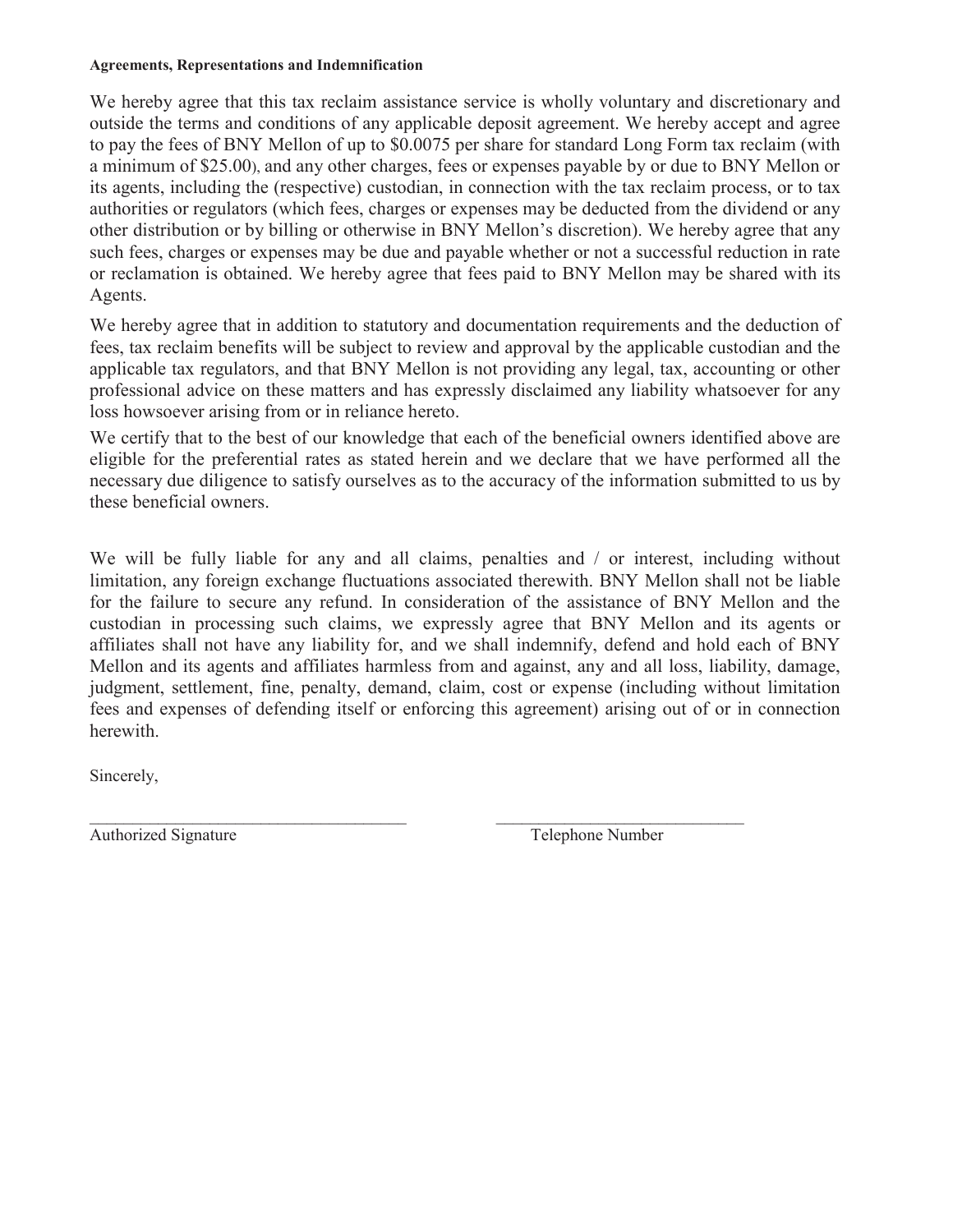#### **APPENDIX C** *\*\*\*THIS DOCUMENT MUST BE PREPARED ON LETTERHEAD\*\*\**

#### **COVER LETTER REQUIRED FOR "GROSS-UP" ELIGIBLE BENEFICIAL OWNERS**

 $\frac{1}{2}$ (Date)

GlobeTax as agent for BNY Mellon 90 Broad Street - 16th Floor New York, New York 10004 Attn: Laura Gallo

RE: Issue Name: XLIT LTD. ("Issuer") Series "E" Preference Ordinary Shares CUSIP: **98372PAJ7** Record Date: April 1, 2015 Payable Date: April 15, 2015

We, **<DTC Participant Name>**, also known under DTC participant number **0000,** acting on behalf of the following beneficial owners of the dividend income specified above claim entitlement to the payment of a dividend withholding tax "gross-up" for the specified distribution on the security listed above based on the terms and conditions of such security**. Each of the following beneficial owners has certified to us that it is entitled to the payment of additional amounts with respect to the specified distribution on the security listed above based on the terms and conditions of such security.** We hereby state that these shares are held in a nominee capacity only and we therefore hold no beneficial interest in them.

By completing the table below, which supports our CA Web favorable rate election, we are indicating that the following beneficial owners have the following addresses on our books as of the record date.

| <b>Beneficial Owner Name</b> | Address | Shares Held |
|------------------------------|---------|-------------|
|                              |         |             |
|                              |         |             |
|                              |         |             |
|                              |         |             |
|                              |         |             |
|                              | Total:  |             |

#### **\*\*Note: If there are six or more beneficial owners, please submit a spreadsheet to Laura Gallo at GlobeTax\*\***

We ask that BNY Mellon, as Qualifying Intermediary, present these dividend withholding tax "gross-up" entitlement requests on the above beneficial owners' behalf. Please contact the undersigned at <Telephone Number> should you have any questions.

#### **Agreements, Representations and Indemnification**

We hereby agree that this tax reclaim assistance service is wholly voluntary and discretionary and outside the terms and conditions of any applicable deposit agreement. We hereby accept and agree to pay the fees of BNY Mellon of up to \$0.0075 per share for standard Long Form tax reclaim (with a minimum of \$25.00), and any other charges, fees or expenses payable by or due to BNY Mellon or its agents, including the (respective) custodian, in connection with the tax reclaim process, or to tax authorities or regulators (which fees, charges or expenses may be deducted from the dividend or any